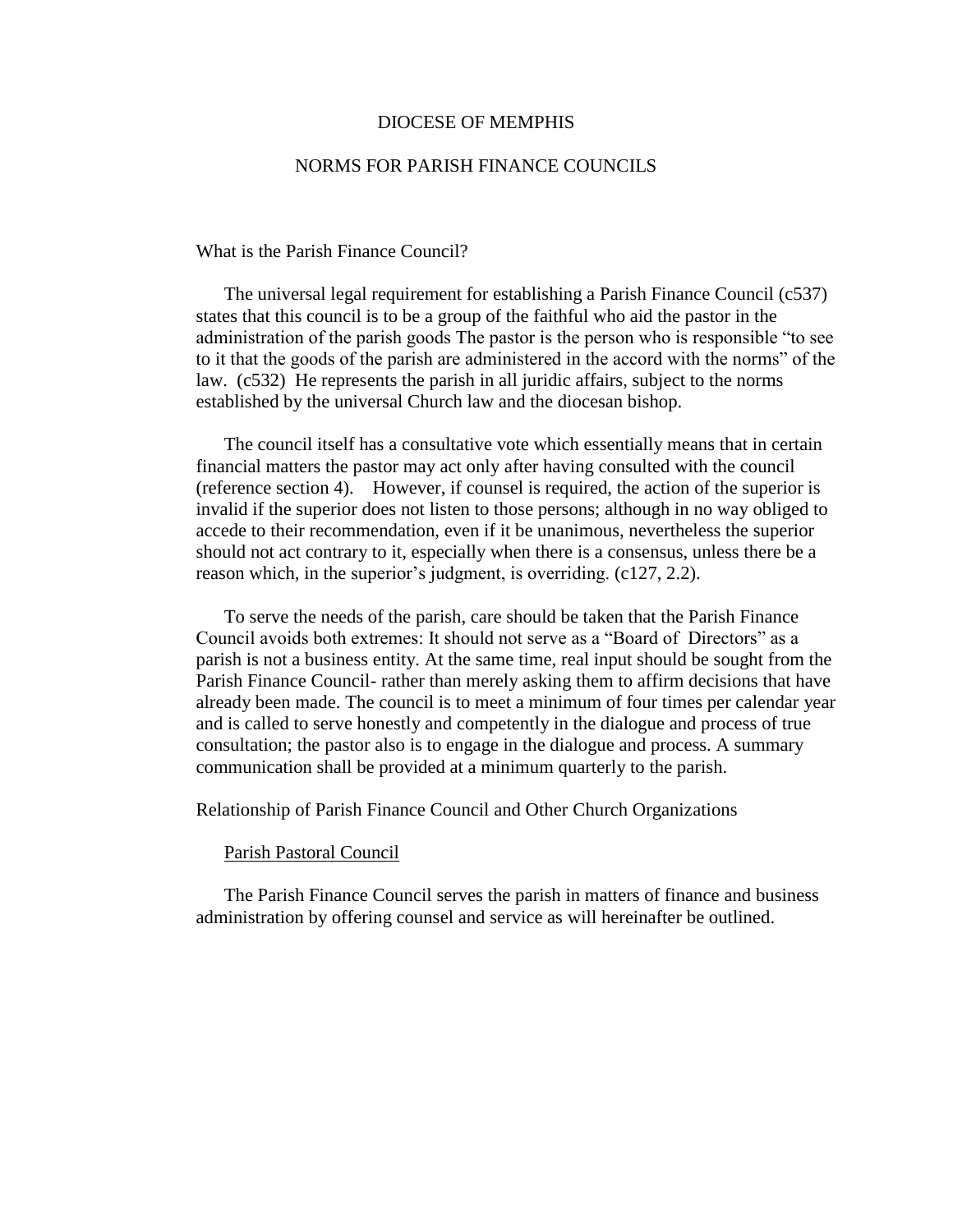The Parish Pastoral Council has the more general responsibility of collaborating with the pastor in terms of examining pastoral activities and discerning the needs of the apostolate, and evaluating pastoral plans and activities. (See Diocesan Norms for the Parish Pastoral Council).

 It is expected that the pastor in consultation with the Parish Pastoral Council will offer to the Parish Finance Council proposed pastoral plans in sufficient time for the development of the annual budget. The Parish Finance Council collaborates with the various parish staff members, the Parish Pastoral Council, the pastor and other appropriate parties for the development of the new parish budget. Parish priorities are set by the pastor in consultation with the Parish Pastoral Council and the Parish Finance Council.

 The Parish Finance Council is to have regular communication with the Parish Pastoral Council throughout the year. Together with the pastor, the Parish Finance Council is to make available to the Pastoral Council regular and adequate financial reports.

# Other Parish Organizations

 The Parish Finance Council is available to assist other parish organizations in the development of their annual budgets and review their regular financial reports. The financial activities of all parish organizations will be reviewed annually by the pastor and the Parish Finance Council.

# Diocesan Finance Council

 The Parish Finance Council is supported in its work by the Diocesan Finance Council and the Diocesan Department of Financial Administration which provide information, review, training and oversight to Parish Finance Councils.

#### Membership in the Council

#### Criteria for Membership

 The pastor appoints members to the Parish Finance Council. As a general note, appointees should be Catholic with a zeal for the apostolate of the Church and in good standing, must be skilled in banking, investments, facilities, risk management, audit, civil law or management, be outstanding in character; prudent in judgment based on ecclesiastical law (Can.490); not be related to diocesan bishop or pastor closer than the fourth degree and be available for service.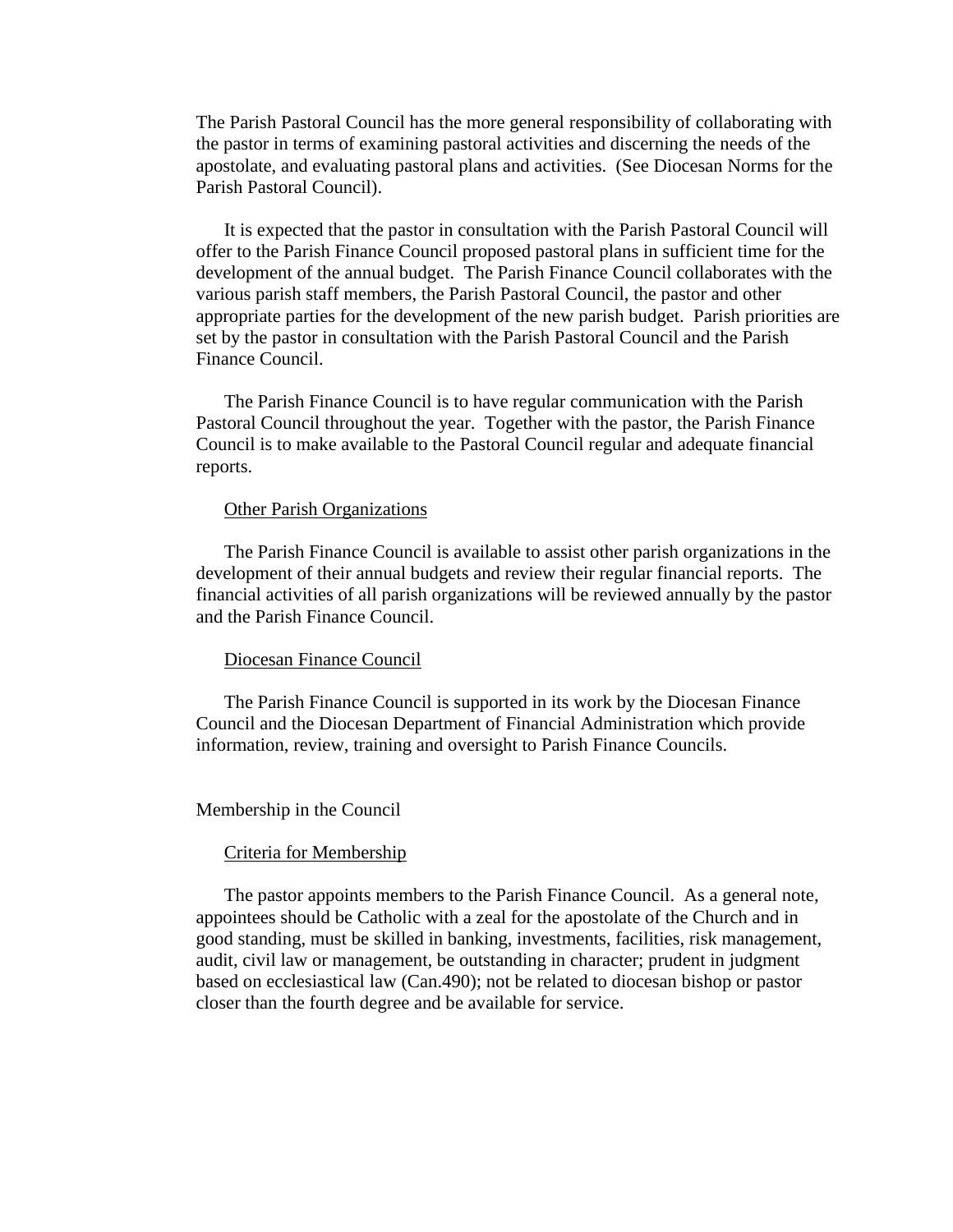### Terms of Service

 Members are named for a five-year term, which may be renewed for subsequent five-year term. Terms begin on the first day of the new fiscal year. In cases when a parish is without a pastor or when a pastor is reassigned to another parish, the Parish Finance Council ceases to exist. The new pastor is to appoint a new Parish Finance Council no later than three (3) months after he has taken canonical possession.

## Composition of Membership

Membership on the Parish Finance Council is to be open to all who meet the qualifications stated above, and should reflect the general composition of the parish to the greatest extent possible. If the parish has a school, the principal should be an exofficio non-voting member of the council. The membership of the Parish Finance Council is to consist of no less than three persons. The pastor or his delegate is to preside at all meetings of the council. The Parish Finance council will not meet without the presence of the pastor or his designee.

## Organization and Functions

#### **Organization**

 The Parish Finance Council is to be organized as a council separate and distinct from the Parish Pastoral Council as well as every other parish council, committee or organization. Cross membership between the Pastoral Council and the Finance Council shall be allowed, but in no event shall members of the Pastoral Council exceed one-third of the membership of the Finance Council.

Once the Finance Council's membership has been established and regular meetings initiated, a chairperson, vice-chairperson, and secretary should be elected. The council shall have written bylaws which should be reviewed and revised if necessary and forwarded to the Bishop in a timely manner upon completion.

 Orientation and preliminary preservice training will be required of all who wish to serve on a Parish Finance Council. This training will be made available through the Diocese by the Diocesan Finance Department.

# Duties and Responsibilities of the Pastor and Parish Finance Council

The basic functions that are to be performed by the Parish Finance Council in consultation with the pastor are the following:

a) Review the parish's annual budget in accordance with the guidelines provided by the diocesan bishop. The annual parish